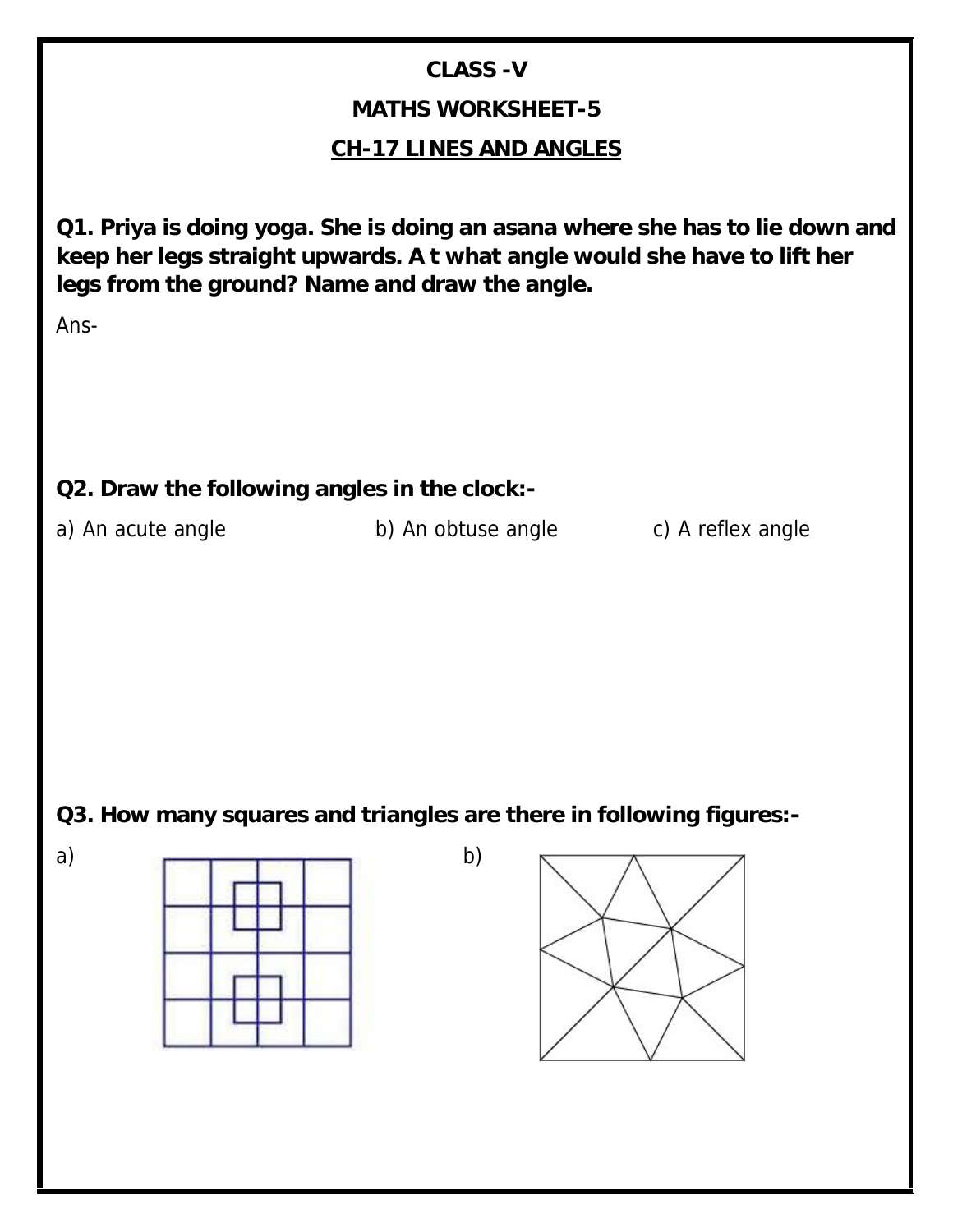| Q4. Fill in the blanks:-                                     |                                                                                              |
|--------------------------------------------------------------|----------------------------------------------------------------------------------------------|
| a) ___________________ has no length, breadth and thickness. |                                                                                              |
| b) A line segment has ______________ end points.             |                                                                                              |
|                                                              |                                                                                              |
| d) We use _____________________________ to measure angles.   |                                                                                              |
|                                                              | e) A reflex angle is more than $\frac{1}{\frac{1}{2}}$ and less than $\frac{1}{\frac{1}{2}}$ |
| Q5. Name the polygon with following sides:-                  |                                                                                              |
| a) 3 sides- $\frac{1}{2}$                                    | b) 4 sides- $\frac{1}{2}$                                                                    |
|                                                              | d) 6 sides- $\frac{1}{2}$                                                                    |
|                                                              | f) 8 sides- $\frac{1}{2}$                                                                    |
| g) 9 sides- $\frac{1}{2}$                                    |                                                                                              |
| Q6. Look at the figure and answer:-                          |                                                                                              |
|                                                              |                                                                                              |
| b) Vertex-                                                   | $\cdot$                                                                                      |
| c) Name of the angle- ____________                           | H                                                                                            |
|                                                              | $\cdot G$                                                                                    |
| e) Exterior points- _____________________                    |                                                                                              |
|                                                              |                                                                                              |
| g) On the line-<br><u> </u>                                  | $\angle ABC$                                                                                 |
|                                                              |                                                                                              |
|                                                              |                                                                                              |
|                                                              |                                                                                              |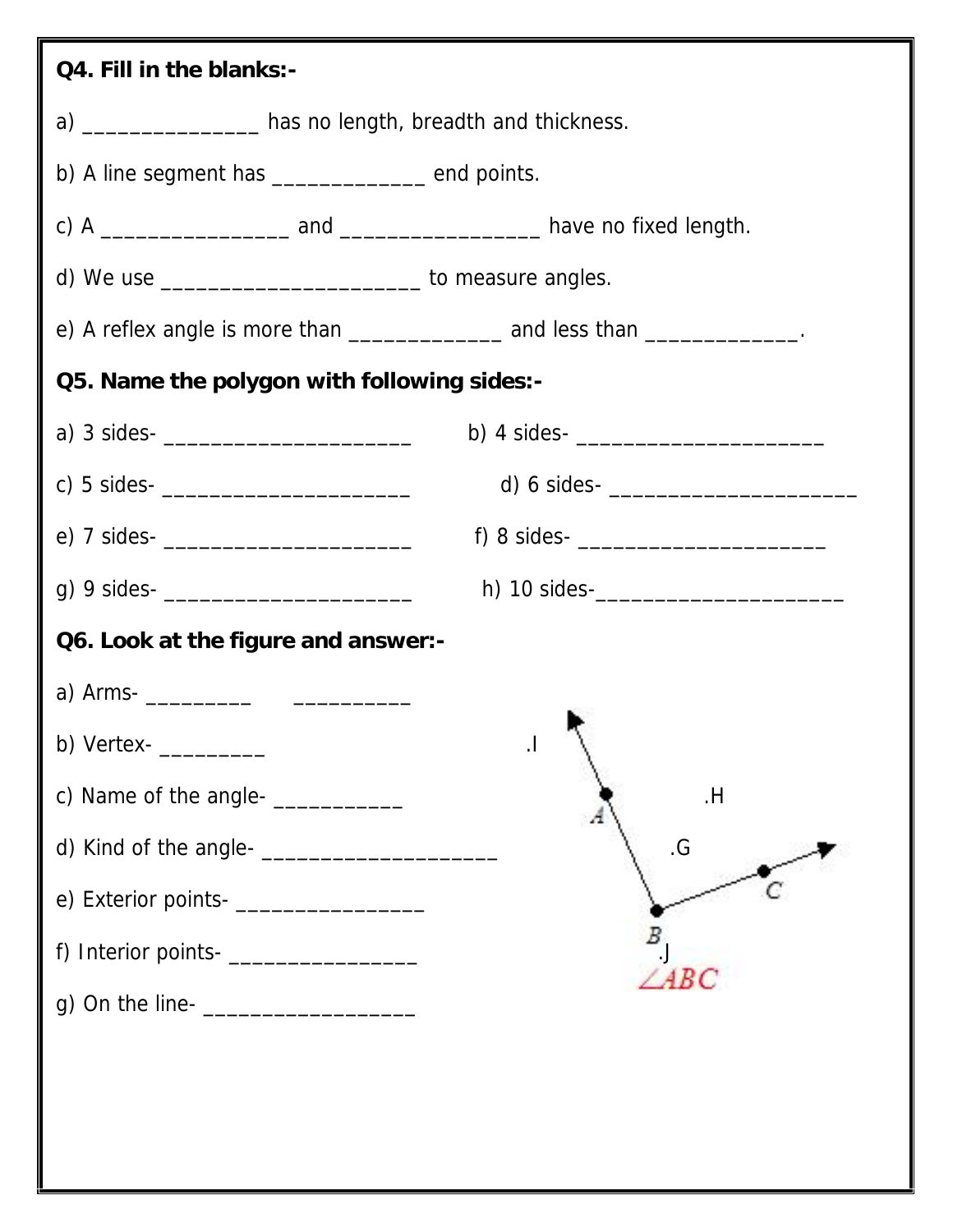**Q7. Write true or false:-**

a) A straight angle is one fourth of a complete angle.

b) A right angle is half of a straight angle.

c) An angle between the lid and the open box is straight angle.

d) When a crocodile open its mouth to catch its prey, the angle between its jaw is obtuse angle.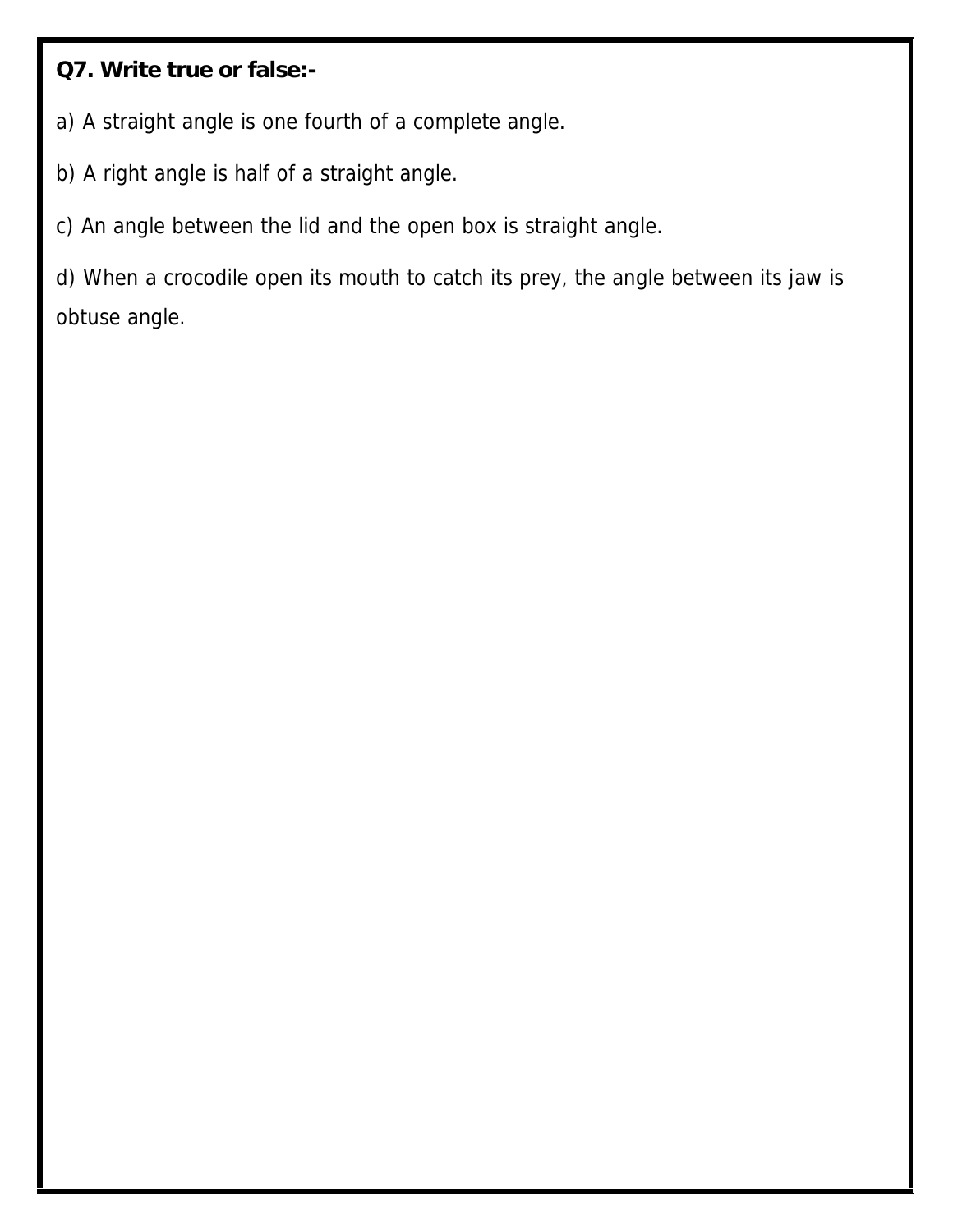| अभ्यास कार्य-पत्र-5                                                                              |  |
|--------------------------------------------------------------------------------------------------|--|
|                                                                                                  |  |
|                                                                                                  |  |
|                                                                                                  |  |
|                                                                                                  |  |
|                                                                                                  |  |
| $\,$ अंतर्विद्यालय स्तर पर क्रिकेट मैच जीतने की खुशी अपने मित्र के साथ बाँटने के लिए उसे एक पत्र |  |
| लिखो-                                                                                            |  |
|                                                                                                  |  |
|                                                                                                  |  |
|                                                                                                  |  |
|                                                                                                  |  |
|                                                                                                  |  |
| ,,,,,,,,,,,,,,,,,,,,,,,,,,,,,,,,,,,                                                              |  |
|                                                                                                  |  |
|                                                                                                  |  |
|                                                                                                  |  |
|                                                                                                  |  |
|                                                                                                  |  |
|                                                                                                  |  |
|                                                                                                  |  |
|                                                                                                  |  |
|                                                                                                  |  |
|                                                                                                  |  |
|                                                                                                  |  |
|                                                                                                  |  |
|                                                                                                  |  |
|                                                                                                  |  |
|                                                                                                  |  |
|                                                                                                  |  |
|                                                                                                  |  |
|                                                                                                  |  |
|                                                                                                  |  |
|                                                                                                  |  |
|                                                                                                  |  |
| अध्यापिका/अध्यापक के हस्ताक्षर                                                                   |  |
|                                                                                                  |  |
|                                                                                                  |  |
|                                                                                                  |  |
|                                                                                                  |  |